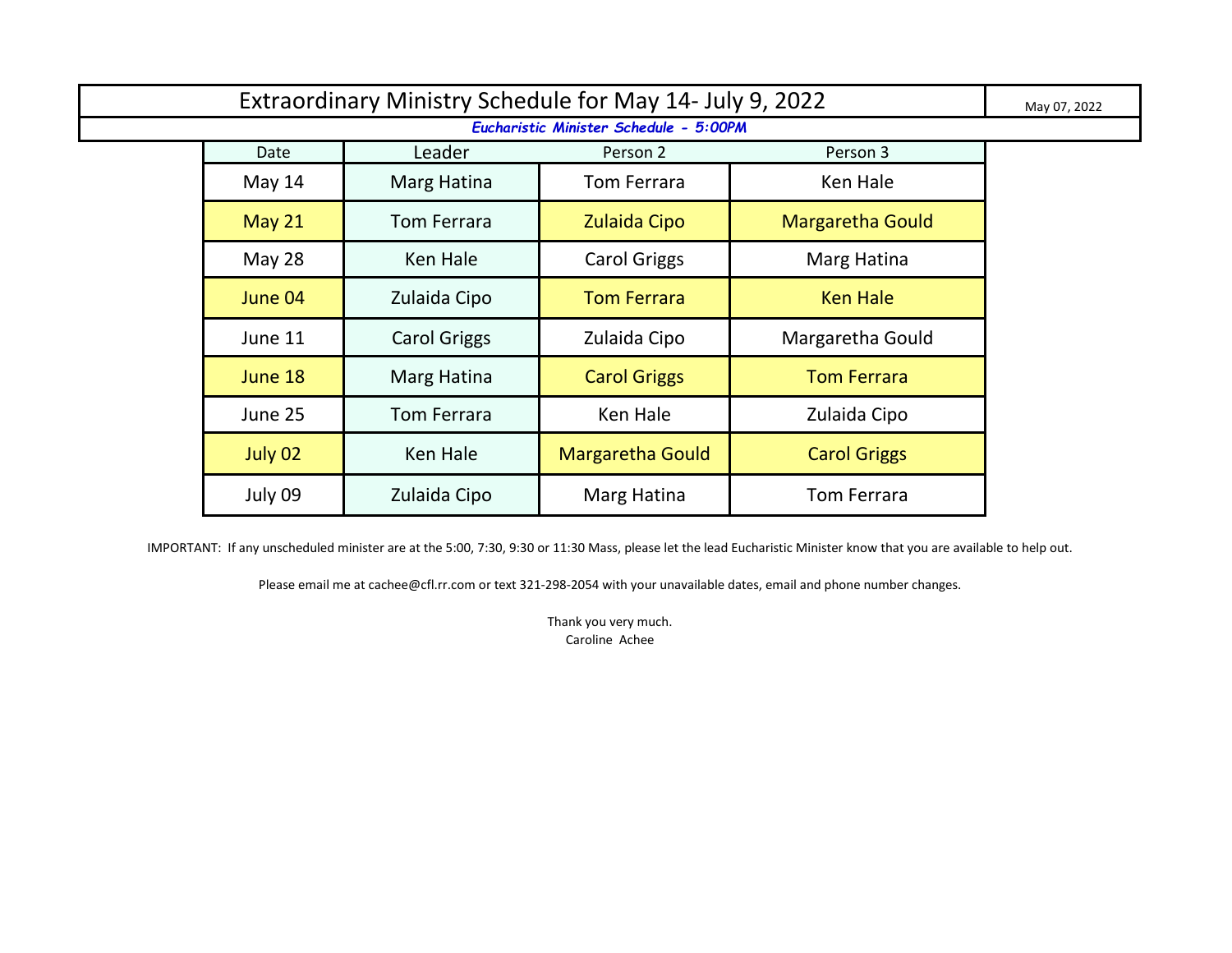| Extraordinary Ministry Schedule for May 15 - July 10, 2022 |               |                      |                           |                           | May 07, 2022 |  |
|------------------------------------------------------------|---------------|----------------------|---------------------------|---------------------------|--------------|--|
| Eucharistic Minister Schedule - 7:30                       |               |                      |                           |                           |              |  |
|                                                            | Date          | Leader               | Person 2                  | Person 3                  |              |  |
|                                                            | May 15        | Patricia Swope       | Loyola Walker             | Annie Bridges             |              |  |
|                                                            | <b>May 22</b> | Loyola Walker        | <b>Terry Lee</b>          | <b>Charlene Voss</b>      |              |  |
|                                                            | <b>May 29</b> | <b>Annie Bridges</b> | <b>Edelmira Carrascob</b> | Tuan (Don) Nguyen         |              |  |
|                                                            | June 05       | <b>Terry Lee</b>     | <b>Patricia Swope</b>     | Loyola Walker             |              |  |
|                                                            | June 12       | <b>Charlene Voss</b> | <b>Terry Lee</b>          | <b>Irene McConarty</b>    |              |  |
|                                                            | June 19       | Edelmira Carrascob   | <b>Charlene Voss</b>      | <b>Edelmira Carrascob</b> |              |  |
|                                                            | June 26       | Tuan (Don) Nguyen    | Maria Herlehy             | Patricia Swope            |              |  |
|                                                            | July 03       | Maria Herlehy        | Loyola Walker             | <b>Annie Bridges</b>      |              |  |
|                                                            | July 10       | Patricia Swope       | <b>Terry Lee</b>          | <b>Charlene Voss</b>      |              |  |

Please email me at cachee@cfl.rr.com or text 321-298-2054 with your unavailable dates, email and phone number changes.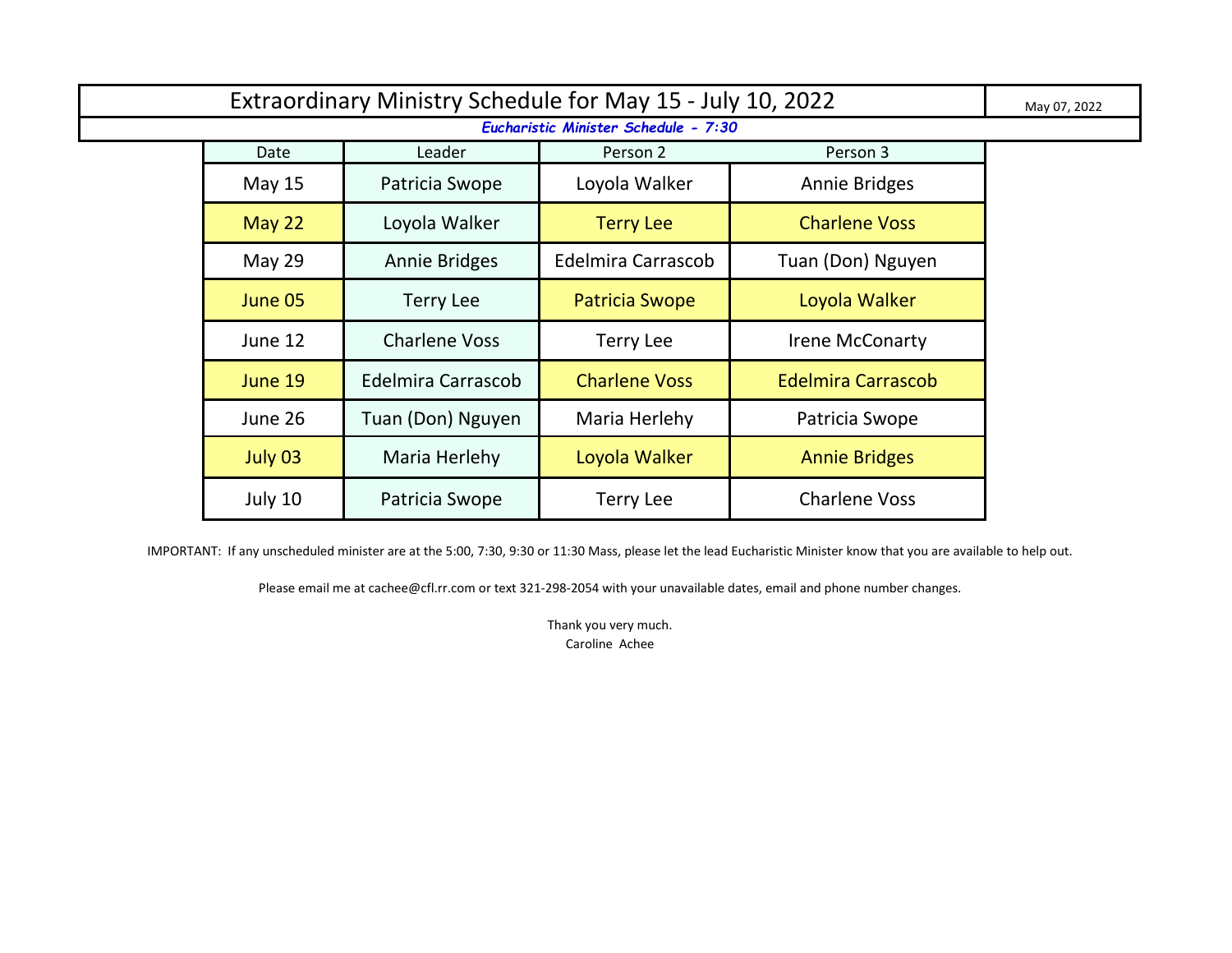| Extraordinary Ministry Schedule for May 15 - July 10, 2022 |               |                         |                         |                         | May 07, 2022 |  |
|------------------------------------------------------------|---------------|-------------------------|-------------------------|-------------------------|--------------|--|
| Eucharistic Minister Schedule - 9:30                       |               |                         |                         |                         |              |  |
|                                                            | Date          | Leader                  | Person 2                | Person 3                |              |  |
|                                                            | <b>May 15</b> | David Taurasi           | Kathleen Tulley         | <b>Roger Whittemore</b> |              |  |
|                                                            | May 22        | Kathleen Tulley         | <b>Jeanne Rauff</b>     | <b>Caroline Achee</b>   |              |  |
|                                                            | May 29        | <b>Roger Whittemore</b> | <b>Dottie Clouser</b>   | <b>Greg Clouser</b>     |              |  |
|                                                            | June 05       | Jeanne Rauff            | <b>Aldwin Ebuen</b>     | <b>David Taurasi</b>    |              |  |
|                                                            | June 12       | Dottie Clouser          | <b>Roger Whittemore</b> | Jeanne Rauff            |              |  |
|                                                            | June 19       | John Skorupa            | <b>Caroline Achee</b>   | <b>Aldwin Ebuen</b>     |              |  |
|                                                            | June 26       | Aldwin Ebuen            | David Taurasi           | Kathleen Tulley         |              |  |
|                                                            | July 03       | <b>Caroline Achee</b>   | <b>Roger Whittemore</b> | Jeanne Rauff            |              |  |
|                                                            | July 10       | David Taurasi           | Caroline Achee          | <b>Dottie Clouser</b>   |              |  |

Please email me at cachee@cfl.rr.com or text 321-298-2054 with your unavailable dates, email and phone number changes.